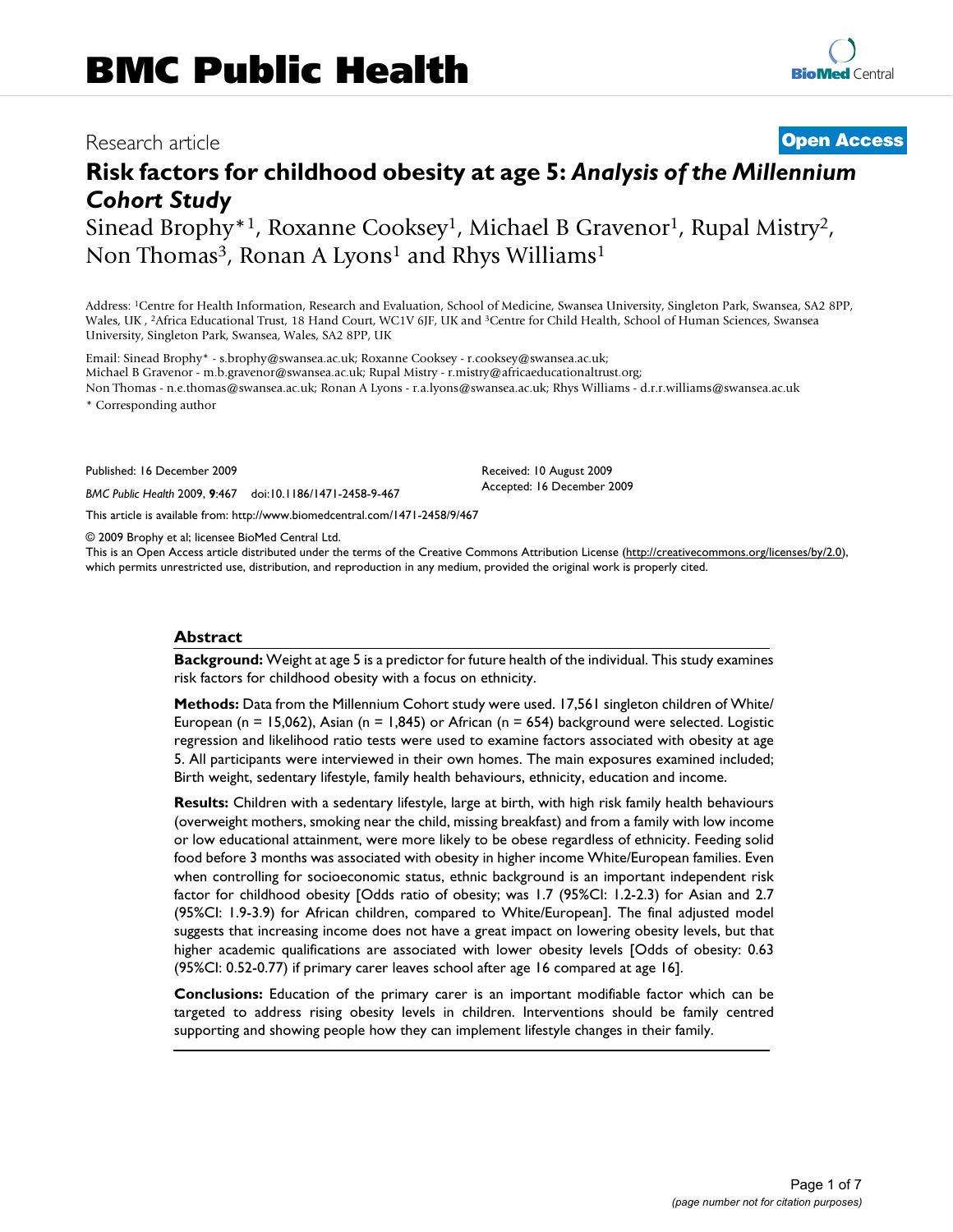# **Background**

The World Health organisation (WHO) predicts that by 2015 approximately 2.3 billion adults will be overweight and more than 700 million will be obese. In 2005, at least 20 million children under the age of 5 were overweight [1]. Obesity can lead to many other health complications, including hypercholesterolemia and hypertension, and this can lead to serious health consequences. CVD and diabetes are two chronic diseases which are rapidly increasing globally. Even though the health consequences of obesity are most commonly seen during adulthood, the underlying factors of these diseases could originate during childhood. Weight at age 5 is a good predictor for further health of the individual and "the die seems to be largely cast by 5 years of age"[2]. Evidence is now emerging that obesity-driven type 2 diabetes might become the most common form of diabetes in adolescents within the next ten years [3]. It is therefore vital to know exactly how early the health consequences and risk factors for these serious diseases occur, and how early they can be detected if they are to be addressed successfully. This study investigates factors before age 5 to predict obesity at age 5.

The Millennium Cohort study (MCS) is a nationally representative cohort of British Children. Factors associated with being overweight were investigated when the children were age 3. Factors linked to higher weights were: higher birth-weight, black ethnicity, early introduction to solid foods, smoking during pregnancy, parental overweight. Protective factors included Indian ethnicity and longer duration of breast feeding [1]. Herein we examine risk factors occurring before age 5 to predict obesity at age 5 in children in the Millennium Cohort Study.

# **Methods**

#### *Millennium Cohort Study*

This study used data collected by the Millennium Cohort Study (MCS)[4]. Data for this cohort were collected from children born over a 12 month period between 1 September 2000 and 11 January 2002. Families with children who were living in the UK at age 9 months and eligible to receive Child Benefit at that age were invited to participate (72% response rate)[5]. Subsequent interviews were carried out at the second contact (78% response rate) and third contacts (79.2% response rate) when children were approximately 3 and 5 years of age, respectively[5]. A stratified cluster sampling framework was employed to adequately represent families from disadvantaged areas and ethnic minority groups [5]. However, at second and third contact, there was a disproportionate loss of children from wards defined as 'ethnic' and 'disadvantaged'. Parents were interviewed in the home and over 99% of the main respondents interviewed were the biological mothers[6]. Obesity was defined using the International Obesity Task Force age and sex specific BMI cut offs [7]. Data

from each of the three surveys were obtained from the UK Data Archive, University of Essex.

Sub-group of children examined: Only the singleton children (of the 18,552 children recruited at the first sweep of the MCS) were included within this study. The ethnic group of the child was recorded at the first contact using the 11 Category Census Classification (UK) and only children designated to either White, Asian or African ethnic group were included in the study ( $n = 17,561$ ). The group defined as Asian included families recorded as; Indian, Pakistani, Bangladeshi and Other Asian, the group defined as African included families recorded as Black Caribbean, Black African and Other Black. Trained interviewers measured the children's weights and heights. Heights were measured using the Leicester stadiometer (Seca Ltd, Birmingham, UK) and recorded to nearest 0.1 cm and weight measurement was taken using Tanita HD-305 scales and recorded to nearest 0.1 kg. The primary outcome measure was obesity defined by the International Obesity Task Force (IOTF) cut-offs for BMI, which are age and sex specific [7].

#### *Potential Risk Factors*

Factors associated with obesity were divided into categories and included risk factors found to affect obesity at age 3 using the MCS [1]. Risk factors examined include; eating habits (early introduction of solid food, irregular eating pattern, fruit consumption), activity, inactivity, family behaviours (mother's weight, smoking), birth weight, socio-economic status (income and education) and ethnicity. All these variables were collected from self-report by the respondent (usually the mother) and no food diaries or independent measurements of the parents (e.g. weight/height) were performed. Details of data collection are published elsewhere [5,6]. Breastfeed was not examined as this has been previously reported in detail using the MCS [8].

#### *Statistical analysis*

STATA release 8 was used for all analysis. Factors associated with obesity were examined for evidence of confounding or interaction with income and length of time in education (as measures of socio-economic status) and ethnic background (White/European, South Asian or African) using Mantel-Haenszel tests followed by regression analysis using likelihood ratio tests. Logistic regression was performed using all factors associated with obesity in an initial unadjusted analysis and likelihood ratio tests were used to build the adjusted model. The interaction of all variables in the adjusted model with ethnicity was examined using likelihood ratio tests. Goodness of fit was assessed using the Hosmer and Lemeshow statistic [9]. Risk ratios for subgroups were also calculated to facilitate interpretation of findings.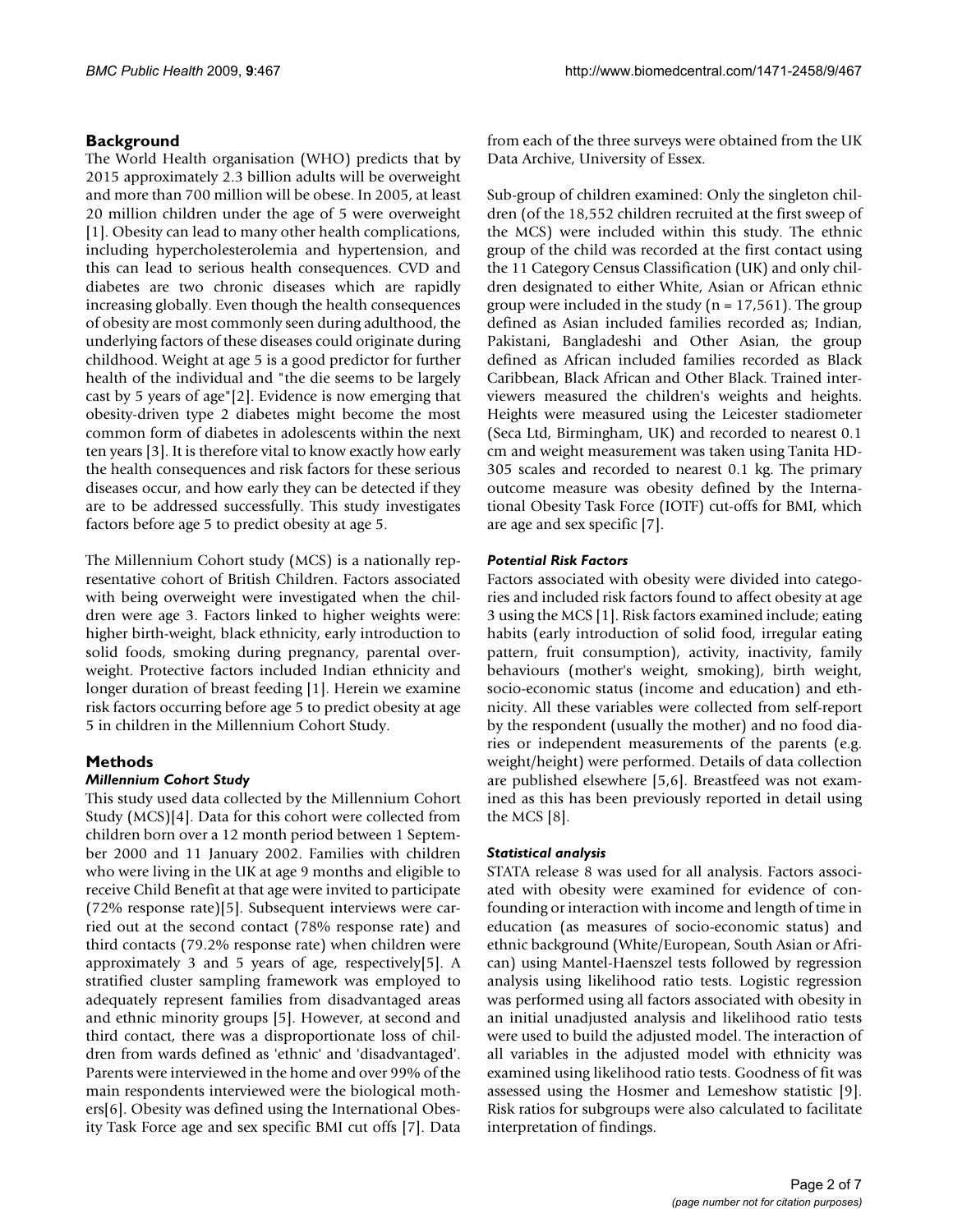**Table 1: Risk fctors by ethnic group**

### **Results**

In singleton births of White/European, Asian or African background the proportion of children in the obese category at age 5 was 5.7% (789/13745) and this rate differed significantly with ethnic background [see Table 1]. Lost to follow-up differed by ethnic group (Table 1) and by income; with 29%, 22% and 15% lost to follow up in the low (<£10,400), medium (>£10,400-£20,800) and high (£20,800+) income groups respectively.

#### *Eating habits*

Unadjusted analysis showed that children categorised as obese at age 5 were more likely to have had first solid food before the age of 3 months, to have fewer portions of fruit

#### per day, eat breakfast on fewer days of the week, to be less likely to eat at regular times compared to non-obese children [Additional File 1]. However, the effect of solid food before 3 months was most prominent in the higher income and white/European families [Additional File 1]. Eating breakfast was associated with lower levels of obesity in the families where the primary carer had a higher level of education [Additional File 1]. The association of obesity with fewer portions of fruit and with less regular eating times disappeared after adjusting for income.

#### *Physical activity*

Crude analysis suggested that the children categorised as obese reported doing less exercise, and parents were less

|                                                                               | White/European ( $n = 15062$ ) | Asian<br>$(n = 1845)$                                                                                                                | African<br>$(n = 654)$ |
|-------------------------------------------------------------------------------|--------------------------------|--------------------------------------------------------------------------------------------------------------------------------------|------------------------|
| <b>Obese % (95%Cl)</b>                                                        | 5.4% (5.0%-5.8%)               | 7.1% (5.8%-8.6%)<br>4.3% (2.6%-7% -Indian)<br>6.9% (5.2-9%-Pakastani),<br>11.7% (8.3%-16.2%- Bangladeshi),<br>5.4 (2.3%-12.1%-Other) | $11.7\%$ (8.9%-15%)    |
| Missing at age 5                                                              | 3095 (20.5%)                   | 514 (28%)                                                                                                                            | 207 (32%)              |
| Income (at recruitment)                                                       |                                |                                                                                                                                      |                        |
| Less than £10,400                                                             | 25% (24%-26%)                  | 41% (38%-43%)                                                                                                                        | 53% (48%-57%)          |
| £10,400-£20,800                                                               | 33% (32%-34%)                  | 40% (38%-43%)                                                                                                                        | 26% (23%-30%)          |
| £20,800+                                                                      | 42% (41%-43%)                  | 19% (17%-21%)                                                                                                                        | 21% (24%-31%)          |
|                                                                               |                                |                                                                                                                                      |                        |
| Missing                                                                       | 1050 (7.0%)                    | 341 (18.5%)                                                                                                                          | 108(16.5%)             |
| <b>Education (at recruitment)</b>                                             |                                |                                                                                                                                      |                        |
| No qualifications                                                             | 16.5% (16%-17%)                | 45% (43%-48%)                                                                                                                        | 33% (30%-37%)          |
| O'level equivalent (education to age 16)                                      | 48% (47.5%-49%)                | 30% (28%-32%)                                                                                                                        | 32% (28%-36%)          |
| A'level equivalent (education to age 18)                                      | 10% (9%-10%)                   | 8.6% (7%-10%)                                                                                                                        | 8% (6%-10%)            |
| University (education to age 20+)                                             | 25% (25%-26%)                  | $16\%$ (14%-18%)                                                                                                                     | 27% (24%-31%)          |
| Missing                                                                       | 251 (1.7%)                     | 237 (12.9%)                                                                                                                          | 50 (7.7%)              |
| <b>Birth weight</b>                                                           |                                |                                                                                                                                      |                        |
| Kg.(s.d.)                                                                     | 3.398 kg (0.57)                | 3.09 kg (0.59)                                                                                                                       | $3.237$ kg $(0.63)$    |
| Missing                                                                       | 33 (0.3%)                      | 8(0.6%)                                                                                                                              | (1.2%)                 |
|                                                                               |                                |                                                                                                                                      |                        |
| Solid food <3 months                                                          | 29% (28%-30%)                  | $11\%$ (10%-13%)                                                                                                                     | 14% (12%-17%)          |
| Missing                                                                       | 65 (0.43%)                     | 35 (1.9%)                                                                                                                            | 8(1.2%)                |
| Enjoys physical activity (age 5)                                              | 77% (76%-77%)                  | 74% (72%-76%)                                                                                                                        | 81% (77%-84%)          |
| Missing                                                                       | 2983 (19.8%)                   | 505 (27.4%)                                                                                                                          | 198 (30.28%)           |
|                                                                               |                                |                                                                                                                                      |                        |
| Watches more than 3 hours of TV                                               | 15% (14%-15%)                  | 18% (16%-20%)                                                                                                                        | 18% (15%-22%)          |
| Missing                                                                       | 2980 (19.8%)                   | 504 (27.3%)                                                                                                                          | 200 (30%)              |
| Smoking near child                                                            | $16\%$ (15%-16%)               | 6% (5%-8%)                                                                                                                           | 5% (3%-7%)             |
| Missing                                                                       | 2986 (19.8%)                   | 507 (27.5%)                                                                                                                          | 199 (30.4%)            |
|                                                                               |                                |                                                                                                                                      |                        |
| Mothers pre-pregnancy weight (kg)                                             | 63.7(12.5)                     | 58.4 (11.5)                                                                                                                          | 67.9 (14.1)            |
| Missing                                                                       | 0                              | $\Omega$                                                                                                                             | 0                      |
|                                                                               |                                |                                                                                                                                      |                        |
| For families where child is obese -Parent<br>unconcerned about child's weight | 31% (28%-34.7%)                | 40% (29%-50%)                                                                                                                        | 54% 41%-67%            |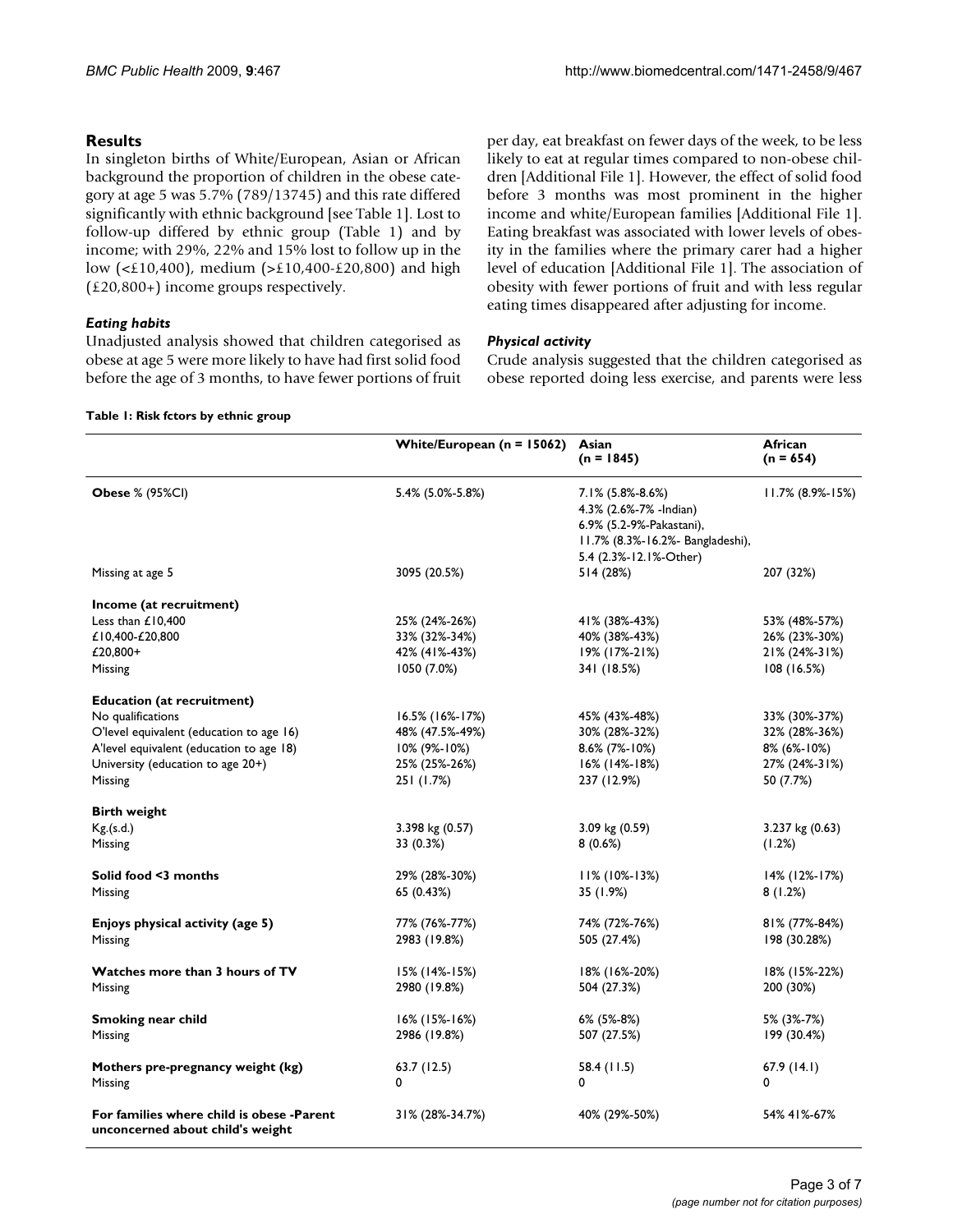likely to report that the child enjoyed physical activity compared to non-obese children [Additional File 1]. However, the effect of reported exercise was no longer significant when adjusted for socio-economic factors. Surprisingly, although more than two thirds of respondents reported that their child enjoyed physical activity, there were low levels of actual physical activity reported (49% reported the child did no exercise per week - Additional File 1)

#### *Sedentary behaviour*

Children who were obese at age 5 were more likely to watch more than 3 hours of television per day during the week compared to non-obese children and this association was consistent across different ethnic groups and at every level of income and education [Additional File 1].

#### *Indoor activities with child*

Unadjusted analysis suggested that children categorised as obese at age 5 were more likely to do indoor activities such as reading, art and playing indoors with their parent than the non-obese children [Additional File 1].

#### *Family behaviours*

Obesity at age 5 was found to be associated with a higher pre-pregnancy weight of the mother. This was consistent across all ethnic groups and across all levels of income and education. Obese children were more likely to be exposed to tobacco smoke compared to non-obese children but this association was modified by income, with no effect at low incomes but a risk ratio of 2.1 at higher incomes [Additional File 1]. One explanation for this could be that poor health behaviours with higher income could become more exaggerated with greater amounts of food consumed and more driving than walking to shops and schools. The association with smoking and obesity was consistent across ethnic groups.

#### *Socioeconomic factors*

Obesity was associated with lower income levels and lower education levels of the main respondent. There was

**Table 2: Obesity rates by ethnicity and risk factor.**

a non-significant trend among African families for higher prevalence of obesity with increasing income. However, there were too few subjects in each group to provide strong evidence of an effect [see Table 2]. In the high income African families, 16 out of 90 children (17% (95%CI: 11.2-27.0) were obese compared to 9% (95%CI: 4.8-16.2, n = 100) and 13% (95%CI: 9.1-19, n = 180) in lower income bands (£10,400-£20800 and <£10,400 respectively). In addition, the beneficial effects associated with higher educational levels in the mother, were less obvious in the African families [see Table 2].

#### *Birth weight*

Babies who were large at birth were more likely to be obese at age 5, This was consistent across ethnic groups and socio-economic levels [Additional File 1]. There was no association between obesity and low birth weight.

#### *Adjusted Regression analysis*

Step up methods were used to enter all risk factors into one regression model. This model shows that ethnicity is an important independent risk factor even after accounting for income and education. Unadjusted odds of obesity in Asian children compared to White/European was 1.3 (95% 1.2-1.7) compared to the adjusted odds of 1.7 (95%CI: 1.2-2.3), unadjusted odds in African children was 2.3 (95% CI: 1.7-3.1) compared to the adjusted odds of 2.7 (95%CI: 1.9-3.9). Therefore, the odds of obesity in ethnic minority groups shows an increasing trend after controlling for the excess risks associated with low socioeconomic status. The model suggests that there may be a U shaped curve with low income and high income families at higher risk of obesity then middle income families. The risks of obesity were highest among African and Bangladeshi children. However, children of Indian origin were not at higher risk of obesity at age 5 [Table 3].

Eating breakfast was no longer significant when all factors were entered. Interactions of ethnicity with: effect of solid food before 3 months; with enjoyment of physical activity; and with indoor activity and the interaction of income

|                                          | <b>White/European</b>  | Asian                | African                  |  |
|------------------------------------------|------------------------|----------------------|--------------------------|--|
|                                          | $n = 15062$            | $n = 1845$           | $n = 654$                |  |
| Income                                   |                        |                      |                          |  |
| Less than $£10,400$                      | 7% (6.1%-8.1)          | $8.7\%$ (6.4%-11.8%) | $13.3\%$ (9.1%-19%)      |  |
| £10,400-£20,800                          | $5.5\%(4.8\% - 6.3\%)$ | $6.2\%$ (4.3%-8.8%)  | 9% (4.8%-16%)            |  |
| £20,800+                                 | $4.5\%$ (3.9%-5.1%)    | $5.4\%$ (3.1%-9.3%)  | 17.8% (11%-27%)          |  |
| <b>Education</b>                         |                        |                      |                          |  |
| No qualifications                        | $7.1\%$ (5.9%-8.4%)    | $9.2\%$ (7%-12%)     | $11\%$ (6.9%-17.5%)      |  |
| O'level equivalent (education to age 16) | $6.3\%$ (5.7%-6.9%)    | 5.5% (3.5%-8.4%)     | 13% (8.9%-20%)           |  |
| A'level equivalent (Education to age 18) | $3.7\%$ (2.8%-4.9%)    | $3.6\%$ (1.4%-8.8%)  | $0\%$ (denominator = 29) |  |
| University                               | $3.5\%$ (3.0%-4.2%)    | $5.5\%$ (3.1%-9.6%)  |                          |  |
| (Education to age 20+)                   |                        |                      | 13% (8.7%-20.7%)         |  |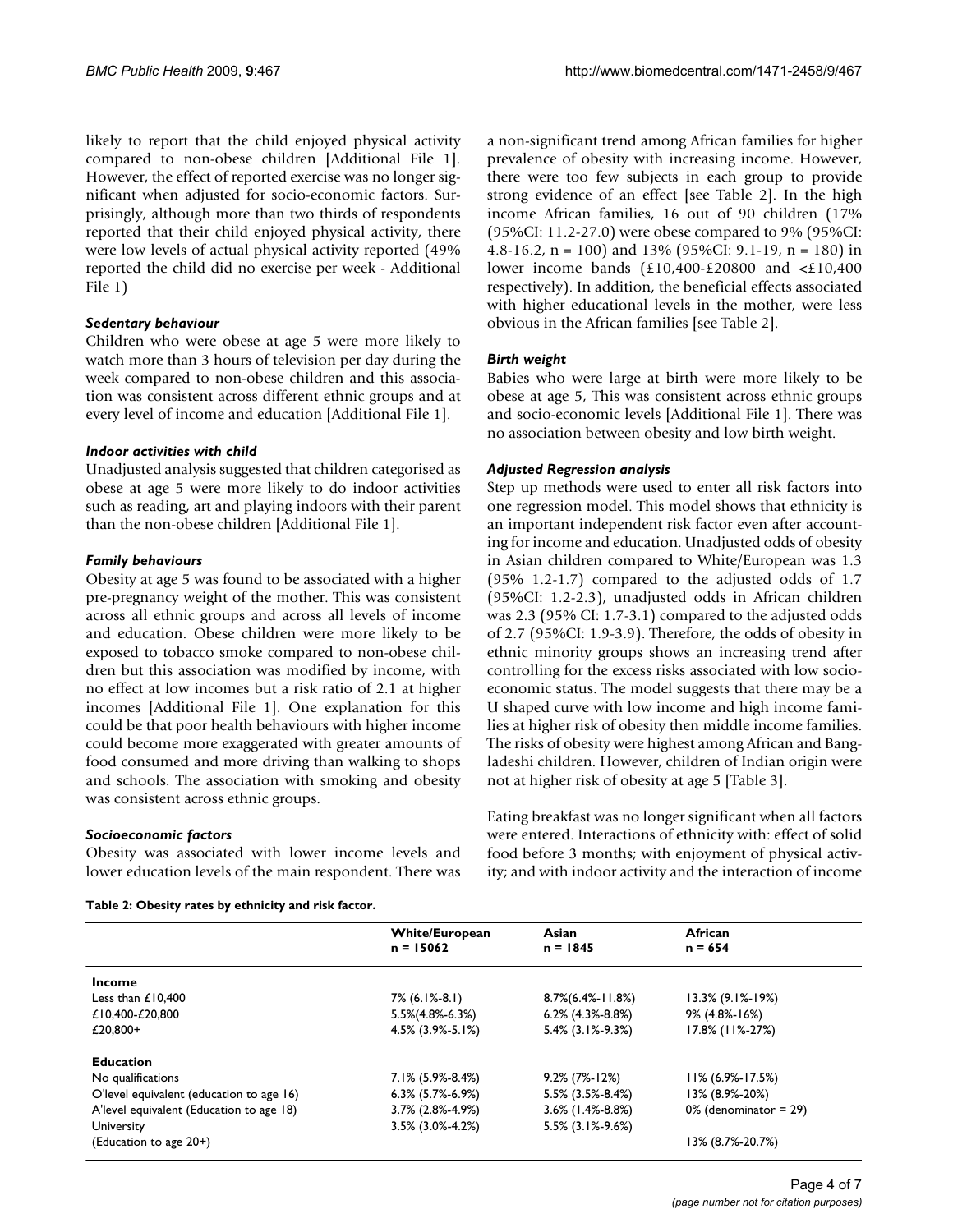with smoking were no longer significant in a regression model when tested with log likelihood tests; odds ratios are given in Table 3. Goodness of fit assessed using the Hosmer and Lemeshow statistic [9] showed no significant difference between the model and observed data ( $p =$ 0.26), confirming a good fit of the model to the data.

# **Discussion**

#### *Main findings*

Ethnic background is an important independent risk factor for childhood obesity. Many factors associated with obesity at age 5 are also similar across ethnic groups such as sedentary behaviour (hours watching TV), poor health behaviours in the family (smoking and pre-pregnancy obesity), low income and education, and large birth weight. Children from African or Asian families face not only higher risk but are also more likely to be exposed to the excess risk factors associated with lower socio-economic status. For example, African children have a risk ratio of obesity 2.5 times that of White/European children (odds ratio 2.7) controlling for socio-economics, and they are also twice as likely to live in a low income family where the mother has no qualifications. The trend to increasing odds ratios after adjusting for these confounding variables suggests that some aspects associated with low income could be protective for ethnic minority children. Some health behaviours which may be protective may be lost or changed with increasing income, for example walking to school declines with increasing income [10]. Higher educational level of the mother on the other hand is consistently associated with lower obesity levels. This maybe because with higher education there may be better uptake of protective health behaviours and empowerment for people to modify their own health. It is unlikely that education per se results in lower obesity but rather interventions which help people to implement

| Table 3: Regression analysis. Adjusted odds ratio |  |  |
|---------------------------------------------------|--|--|
|                                                   |  |  |

healthy living advice and make modifications to their lifestyle may be the most effective for young families, for example, feeding style is associated with maternal education [11]. This is similar to findings looking at obesity at age 3 in MCS children, which support the conclusion that 'policies and interventions should focus on parents and providing them with the environment to support healthy behaviours for themselves and their children' [1].

In this study we found that feeding solids before 3 months is associated with higher BMI/obesity at age 5. This differs from findings looking at conditional weight gain between birth and age 3 using the MCS [8] which suggests that early introduction of solid foods has less effect on rapid gain once height is taken into account. However, the early introduction of solid food before 15 weeks was found to affect weight at age 7 [12] and is associated with subsequent unhealthy feeding behaviour [13]. Therefore, the effect of the early introduction of solid food on subsequent obesity is still debateable.

#### *Risk factors in ethnic minority groups*

Ethnic minority children are at high risk from birth of obesity and many of these risk factors could be addressed. Differences between ethnic groups suggest beneficial effects of traditional methods such as not giving solid food before 3 months of age and enjoyment of physical activity. There is some evidence that obesity may not be seen as a problem and regarded as culturally acceptable among some groups. Specifically, 54% of African and 40% of Asian parents with an obese 5 year old reported to be unconcerned about their child's weight [Table 1]. There is a suggestion among the African groups that improvement in socio-economic status may bring about some increased risks of obesity and perhaps there is a U shaped curve with higher obesity levels in the poorer and wealth-

| <b>Risk factor</b>                                                                                          | Odd ratio | 95%CI         |
|-------------------------------------------------------------------------------------------------------------|-----------|---------------|
| Ethnic group Asian (compared to White/European)                                                             | $1.7*$    | $1.2 - 2.3$   |
| Ethnic group African (compared to White/European)                                                           | $2.7**$   | $1.9 - 3.9$   |
| Birth weight (per kg increase in weight)                                                                    | 1.4       | $1.2 - 1.65$  |
| Does not enjoys physical activity (per unit increase (scale 1-5: 1 very much enjoys, 5 very much dislikes)) | 1.4       | $1.2 - 1.5$   |
| Watches more than 3 hours of TV a day                                                                       | 1.3       | $1.1 - 1.7$   |
| Solid food before 3 months                                                                                  | 1.2       | $1.02 - 1.5$  |
| Smoking near child                                                                                          | 1.3       | $1.02 - 1.6$  |
| Mothers pre-pregnancy weight $($ > 60 Kg)                                                                   | 1.9       | $1.6 - 2.3$   |
| Leaving school at age 18 (A'level) compared to leaving at age 16 (no qualifications or O'levels).           | 0.55      | $0.4 - 0.77$  |
| Leaving school at age 20+ (University) compared to leaving school at 16 (no qualifications or O'levels).    | 0.67      | $0.53 - 0.83$ |
| Income >£20,800 (compared to $\leq$ 10,400)                                                                 | 0.84      | $0.67 - 1.0$  |
| Income £10,400-£20,800 (compared to $\leq$ £10,400)                                                         | 0.76      | $0.61 - 0.93$ |
| Indoor activities (per unit increase on a 0-30 scale).                                                      | 1.06      | $1.03 - 1.08$ |

\* Risk Ratio = 1.6 (95%CI: 1.2-2.1). Indian = 1.1 (95%CI: 0.6-2.0), Pakistani = 1.5 (1.0-2.2), Bangladeshi = 2.1 (1.2-3.7), Other Asian = 1.6 (95%CI: 0.6-4.6).

\*\* Risk Ratio = 2.5 (95%CI: 1.8-3.4)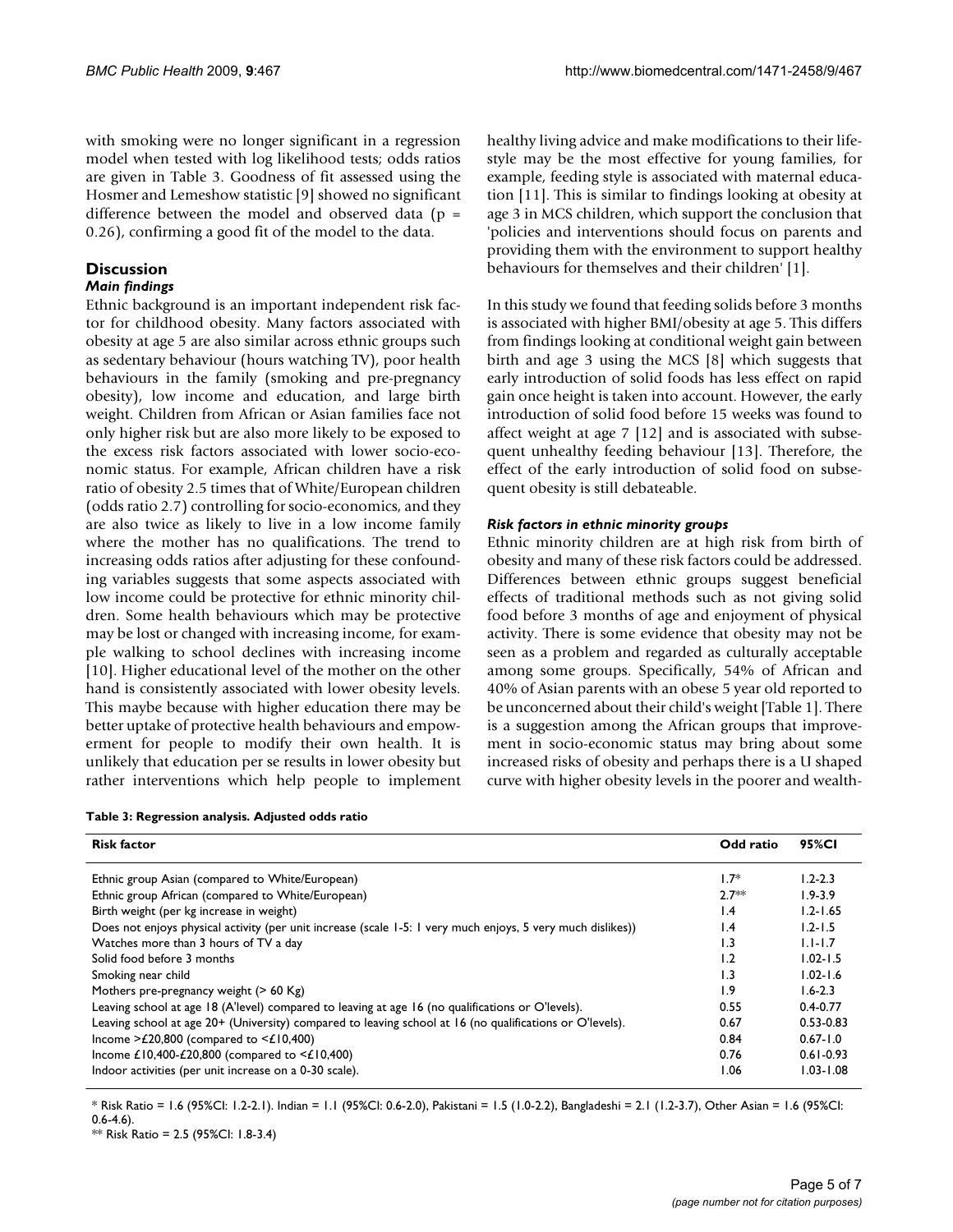ier families compared to middle income families. This finding is supported by the regression analysis which suggests that low and high income families (regardless of ethnicity) have similar risks of obesity and are both higher than the middle income families [14]. However, this hypothesis needs to be further examined. Some factors seen in ethnic minority groups are protective, and these practices may change with income. Similar to findings in this cohort when the children were age 3, Indian ethnicity was not found to be associated with higher levels of obesity [Table 3].

#### *Limitations of the study*

The Millennium Cohort Study database provides a large sample size with high response rate and good representation of traditionally hard to reach groups. The Millennium Cohort Study is unique in over sampling ethnic minority groups and this is essential to ensure we have a fuller understanding of the ways of improving health and health behaviours across society. However, this study can only give a very crude assessment of the risk factors associated with obesity. For example, diet and physical activity are all self reported and open to variations in interpretation and meaning between different individuals and ethnic groups. No objective measures of diet (such as food diaries) or physical activity (such as accelerometers) were used in the study. The use of questionnaires to measure physical activity, especially parental reporting of physical activity is known to be problematic [15], overestimating the true levels of activity. Some of the factors associated with obesity given in this study, may be crude indicators of true risk factors. For example, missing breakfast in itself may not lead to obesity, but it may be an indictor of a general lifestyle of snacking, eating larger portions later in the day and a lack of thought on general diet [16]. The lack of objective measures for many of the explanatory factors examined means that residual confounding may remain. Recruitment to this study was through eligibility for Child Benefits. This method of identification could mean that migrant, refugee and asylum seekers are not included in this cohort and these may be the most vulnerable at risk groups for poor health care and obesity.

This study examines factors associated with obesity at age 5. However, there is the argument that thinness at age 5 may be more important for future health [17,18]. The rate of weight gain in the very early weeks of birth may be important for predicting future risk of obesity [19-21]. However, this study did not collect objective measures of weight gain between birth and 9 months of age.

Many of the findings within this study are supported by other cohort studies [22,23] which show babies large for gestational age, with mothers who smoked during pregnancy and who were large pre-pregnancy and low educational level, were more likely to be overweight. All these findings suggest that interventions targeting family and supporting people to implement lifestyle changes are promising to prevent childhood obesity.

# **Conclusions**

Obesity levels at age 5 vary significantly according to ethnic groups. Conversely, many risk factors and issues leading to childhood obesity are similar across ethnic groups. There is some evidence that increasing income may indicate some protective behaviours are lost. For example, earlier introduction of solid food and less physical activity are associated with higher incomes. However, higher educational achievement for the mother may be an important factor for addressing socio-economic inequalities in childhood obesity but this needs to be further explored for ethnic minority (especially African) families. Further work is needed to examine why some ethnic minority groups are at higher risk of childhood obesity. For example, variation between risks for Bangladeshi children compared to those from Indian families are not likely to be due to genetic differences. Interventions should be family centred maintaining the protective effects associated with a low income, but facilitating greater access to healthy choices associated with a higher income. This study uses the largest cohort of ethnic minority children and highlights that further work needs to be undertaken especially with African families who are at high risk of childhood obesity.

#### **Abbreviations**

CVD: Cardiovascular Disease; MCS: Millennium Cohort Study; BMI: Body Mass Index.

#### **Competing interests**

The authors declare that they have no competing interests.

#### **Authors' contributions**

All authors were involved in designing the analysis, SB and RC obtained and analysed the data, MBG and RL advised on the analysis, RM, NT and RW give advice and comments on interpretation, all authors were involved in writing the manuscript and all authors have read and approved the final manuscript.

# **Additional material**

### **Additional file 1**

*Evidence of association of risk factor with obesity. Crude odds of association between exposure and obesity.* Click here for file [\[http://www.biomedcentral.com/content/supplementary/1471-](http://www.biomedcentral.com/content/supplementary/1471-2458-9-467-S1.DOC) 2458-9-467-S1.DOC]

#### **Acknowledgements**

This work was funded by the Welsh Office for Research and Development.